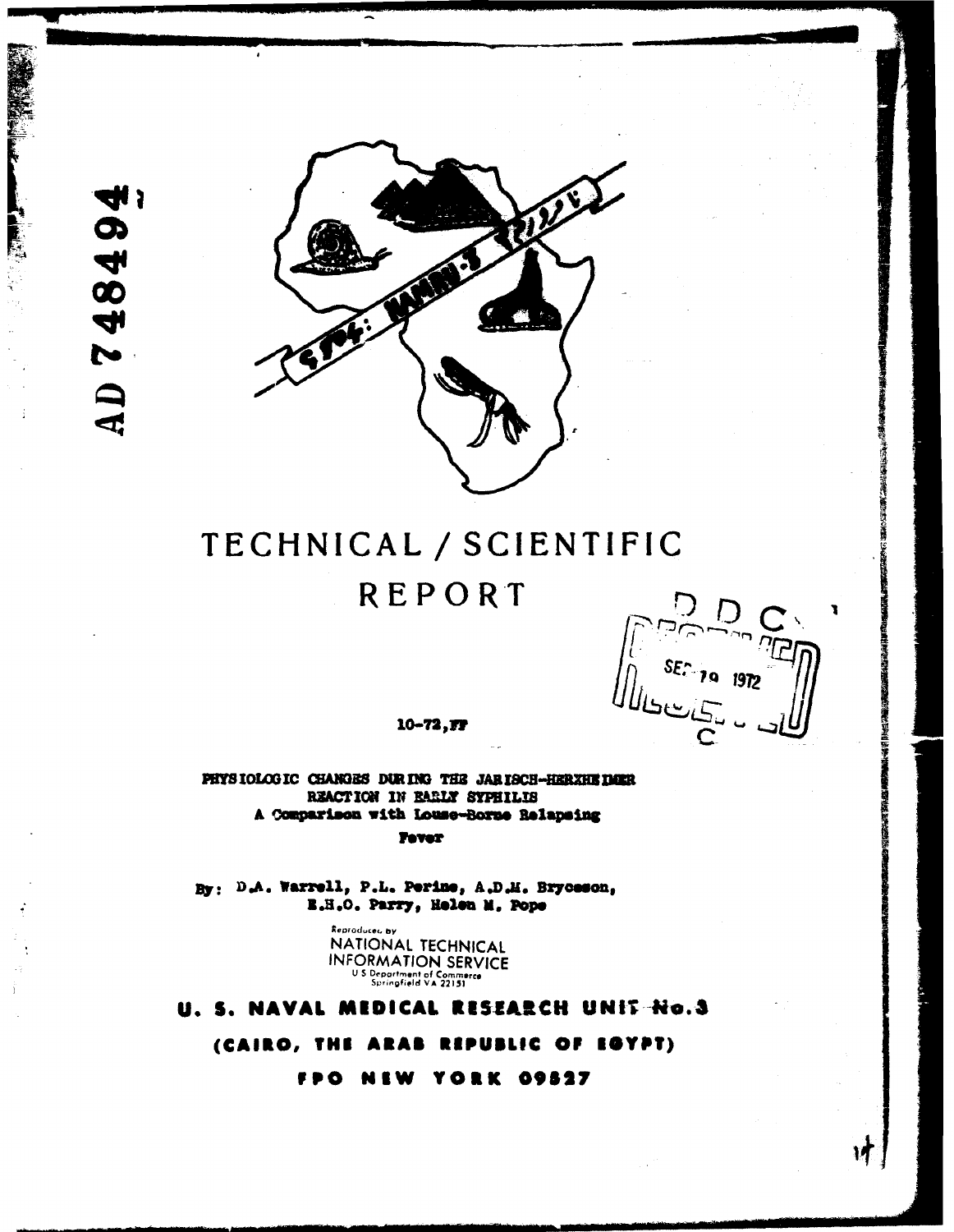| <b>Sceurity Classification</b>                                                                                                                                                                                                                                                                                                                                                                                                                                                                                                                                                                                                                                                        |                                                                                                                                                                                                                                                                                                                                           |
|---------------------------------------------------------------------------------------------------------------------------------------------------------------------------------------------------------------------------------------------------------------------------------------------------------------------------------------------------------------------------------------------------------------------------------------------------------------------------------------------------------------------------------------------------------------------------------------------------------------------------------------------------------------------------------------|-------------------------------------------------------------------------------------------------------------------------------------------------------------------------------------------------------------------------------------------------------------------------------------------------------------------------------------------|
|                                                                                                                                                                                                                                                                                                                                                                                                                                                                                                                                                                                                                                                                                       | DOCUMENT CONTROL DATA - R & D                                                                                                                                                                                                                                                                                                             |
|                                                                                                                                                                                                                                                                                                                                                                                                                                                                                                                                                                                                                                                                                       | (Security classification of title, body of abstract and indexing annotation must be entered when the overall report is classified)                                                                                                                                                                                                        |
| 1. ORIGINATING ACTIVITY (Corporate author)<br>U.S. Naval Medical Research Unit No. 3                                                                                                                                                                                                                                                                                                                                                                                                                                                                                                                                                                                                  | 2a. REPORT SECURITY CLASSIFICATION<br>UNCLASSIFIED -                                                                                                                                                                                                                                                                                      |
| FPO New York 09527                                                                                                                                                                                                                                                                                                                                                                                                                                                                                                                                                                                                                                                                    | 2b. GROUP                                                                                                                                                                                                                                                                                                                                 |
|                                                                                                                                                                                                                                                                                                                                                                                                                                                                                                                                                                                                                                                                                       | もっきまし ざみゃく                                                                                                                                                                                                                                                                                                                                |
| 3. REPORT TITLE.                                                                                                                                                                                                                                                                                                                                                                                                                                                                                                                                                                                                                                                                      | <u>aldessam verkendet i kindet all</u><br>give the internet stager                                                                                                                                                                                                                                                                        |
| A Comparison with Louse-Borne Relapsing Fever                                                                                                                                                                                                                                                                                                                                                                                                                                                                                                                                                                                                                                         | PHYSIOLOGIC CHANGES DURING THE JARISCH-HERXHEIMER REACTION IN EARLY SYPHILIS<br>পূৰ্ব কৰ্ম <b>টোৱাৰ্ট</b> া খেলা<br>天津 ゆゆう                                                                                                                                                                                                                |
| 4. DESCRIPTIVE NOTES (Type of report and inclusive dates)<br>Final Report                                                                                                                                                                                                                                                                                                                                                                                                                                                                                                                                                                                                             | ang, meng ng tilakangk                                                                                                                                                                                                                                                                                                                    |
| 5. AUTHOR(s) (First name, middle initial, last name)<br>D.A. Warrell, P.L. Perine, A.D.M. Bryceson, Z.H. Parry, Kelen M. Pope                                                                                                                                                                                                                                                                                                                                                                                                                                                                                                                                                         | <del>– naudodoje</del><br>$1.24 - 3.2 - 4.$<br>$\mathcal{F}(\mathcal{A})$ and $\mathcal{F}(\mathcal{A})$ and<br>$\mathbf{r} = \mathbf{r}$                                                                                                                                                                                                 |
| 6. REPORT DATE<br><b>July 1970</b>                                                                                                                                                                                                                                                                                                                                                                                                                                                                                                                                                                                                                                                    | TB. TOTAL NO. OF FAGES   7b, NO. OF REFS<br>$\sim 1000$ $\sigma$                                                                                                                                                                                                                                                                          |
| 86. CONTRACT OR GRANT NO.                                                                                                                                                                                                                                                                                                                                                                                                                                                                                                                                                                                                                                                             | 11<br>$32 -$<br><b>COLLE</b><br>$\sim 10$<br>9a. ORIGINATOR's REPORT NUMBER (5)                                                                                                                                                                                                                                                           |
| <b>b. PROJECT NO.</b>                                                                                                                                                                                                                                                                                                                                                                                                                                                                                                                                                                                                                                                                 | لاية المعلم إيمانية ال<br>NAMRU-3-TR.10-72, FR                                                                                                                                                                                                                                                                                            |
| $^{\circ}$ LR005, 20, 01-0178                                                                                                                                                                                                                                                                                                                                                                                                                                                                                                                                                                                                                                                         | 9b. OTHER REPORT NO (S) (Any other numbers that may be                                                                                                                                                                                                                                                                                    |
| d.                                                                                                                                                                                                                                                                                                                                                                                                                                                                                                                                                                                                                                                                                    | assigned this report)                                                                                                                                                                                                                                                                                                                     |
|                                                                                                                                                                                                                                                                                                                                                                                                                                                                                                                                                                                                                                                                                       |                                                                                                                                                                                                                                                                                                                                           |
|                                                                                                                                                                                                                                                                                                                                                                                                                                                                                                                                                                                                                                                                                       | 12. SPONSORING MILITARY ACTIVITY                                                                                                                                                                                                                                                                                                          |
| Published in:Am. J. Med. 51:176-185,1971                                                                                                                                                                                                                                                                                                                                                                                                                                                                                                                                                                                                                                              | Bureau of Medicine and Surger,<br>Department of the Navy                                                                                                                                                                                                                                                                                  |
|                                                                                                                                                                                                                                                                                                                                                                                                                                                                                                                                                                                                                                                                                       | Washington, D.C. 20390                                                                                                                                                                                                                                                                                                                    |
| 13. ABSTRACT<br>by more than 0.000 after traacment with penicillin. In all cases the blood<br>leukocyte count increased; the lymphocyte count fell in seven of eight patients,<br>but neutropenia was never observed. In four of the patients detailed cardio-<br>metabolic rate increased, but pulmonary ventilation and cardiac output exceeded<br>metabolic requirements. There was evidence of impaired pulmonary oxygen uptake,<br>and systemic arterial blood pressure fell due to decreased vascular resistance.<br>are suggested for the differences in timing and intensity of the reactions in the<br>two diseases and for the absence of an early neutropenia in syphilis. | In twelve of fifteen patients with early syphilis body temporature increased<br>respiratory measurements were made. During the Jarisch-Herxheimer reaction (J-HR)<br>The role of leukocyte pyrogen in the Jarisch-Herxheimer reactions of secondary<br>syphilis and louse-borne relapsing fever (LBRF) is discussed, and possible reasons |
| $\mathcal{I}$                                                                                                                                                                                                                                                                                                                                                                                                                                                                                                                                                                                                                                                                         |                                                                                                                                                                                                                                                                                                                                           |
| $\sum_{1}^{60RM}_{200}$ 1473<br>(PAGE 1)                                                                                                                                                                                                                                                                                                                                                                                                                                                                                                                                                                                                                                              | <b>UNCLASSIFIED</b>                                                                                                                                                                                                                                                                                                                       |

 $\bar{z}$  $\begin{array}{c} 1 \\ 3 \\ 2 \end{array}$ 

 $\mathbf{u} \left( \mathbf{u}_{t} \right)$  ,  $\mathbf{v}_{t}$ 

Ĵ ĵ.

J,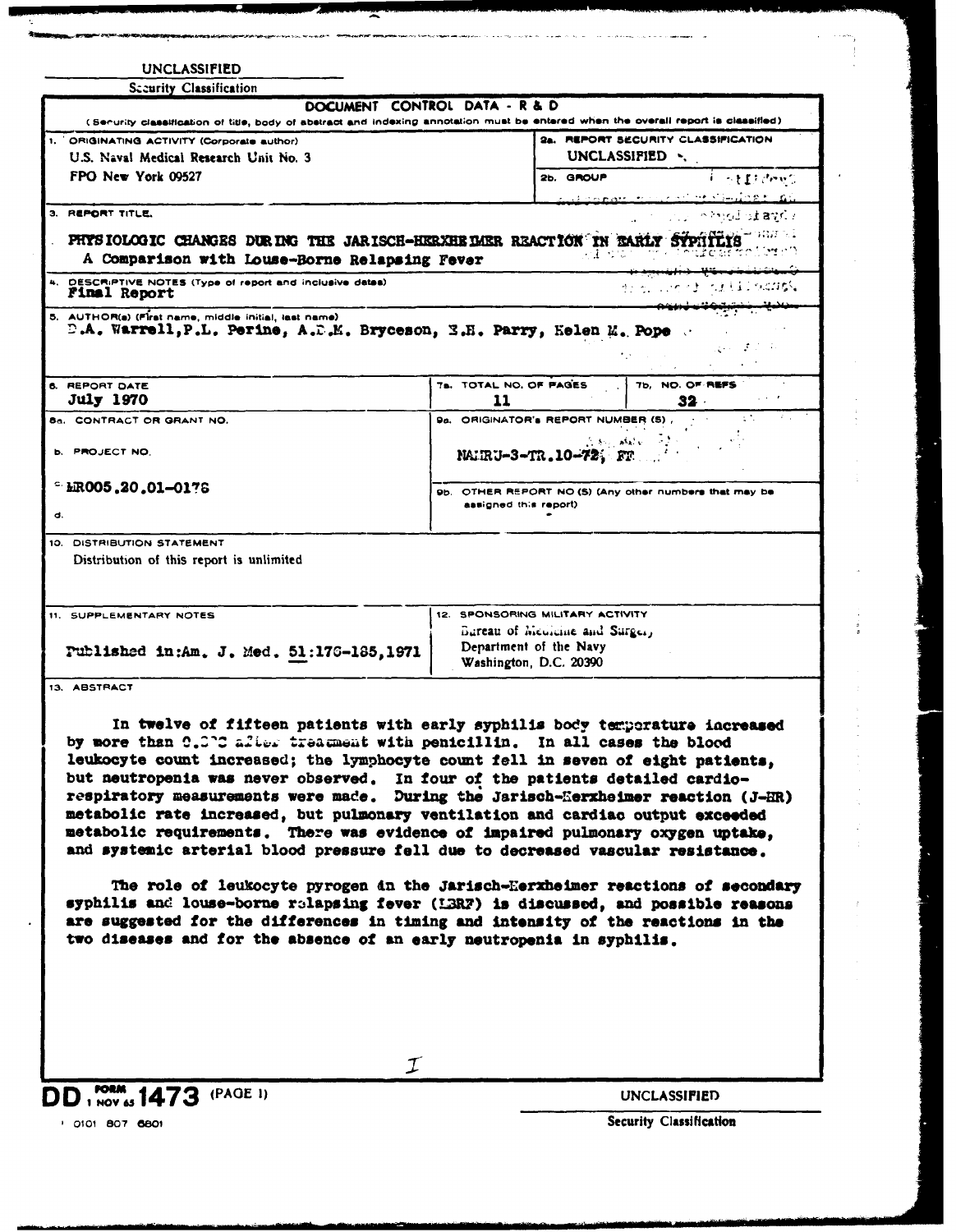|  |  | <b>UNCLASSIFIED</b> |  |
|--|--|---------------------|--|
|--|--|---------------------|--|

| LINK A<br>14<br>KEY<br>WORDS<br><b>ROLE</b><br>WT<br><b>ROLE</b><br>Syphilis<br>Jarisch-Herzheimer reaction<br>Physiologic changes | LINK B<br><b>WT</b>     | LINK C<br><b>ROLE</b><br><b>WT</b>  |
|------------------------------------------------------------------------------------------------------------------------------------|-------------------------|-------------------------------------|
|                                                                                                                                    |                         |                                     |
|                                                                                                                                    |                         |                                     |
|                                                                                                                                    |                         |                                     |
|                                                                                                                                    |                         |                                     |
|                                                                                                                                    |                         |                                     |
| Louse-borne relapsing fever                                                                                                        |                         |                                     |
| Cardiorespiratory studies                                                                                                          |                         |                                     |
| Circulatory changes<br>Pehicillin treatment                                                                                        |                         |                                     |
| Body temperature                                                                                                                   |                         |                                     |
|                                                                                                                                    |                         |                                     |
|                                                                                                                                    |                         |                                     |
|                                                                                                                                    |                         |                                     |
|                                                                                                                                    |                         | $\mathbf{r}_\perp$<br>$\Delta \sim$ |
| $\ddot{\chi}$ , $\ddot{\chi}$                                                                                                      |                         |                                     |
|                                                                                                                                    |                         |                                     |
|                                                                                                                                    |                         |                                     |
|                                                                                                                                    |                         |                                     |
|                                                                                                                                    |                         |                                     |
|                                                                                                                                    |                         |                                     |
|                                                                                                                                    |                         |                                     |
|                                                                                                                                    |                         |                                     |
|                                                                                                                                    |                         |                                     |
|                                                                                                                                    |                         |                                     |
|                                                                                                                                    |                         |                                     |
|                                                                                                                                    |                         |                                     |
|                                                                                                                                    |                         |                                     |
|                                                                                                                                    |                         |                                     |
|                                                                                                                                    |                         |                                     |
|                                                                                                                                    |                         |                                     |
|                                                                                                                                    |                         |                                     |
|                                                                                                                                    |                         |                                     |
|                                                                                                                                    |                         |                                     |
| $\epsilon_{\rm g}$ big<br>$\ddot{\bullet}$ :                                                                                       |                         |                                     |
|                                                                                                                                    |                         | $1.7\,$                             |
|                                                                                                                                    |                         | $\star_{\omega}$                    |
|                                                                                                                                    |                         |                                     |
| $\mathcal{F}(\mathcal{G})$                                                                                                         |                         |                                     |
|                                                                                                                                    |                         |                                     |
|                                                                                                                                    |                         |                                     |
|                                                                                                                                    |                         |                                     |
|                                                                                                                                    |                         |                                     |
| 71.                                                                                                                                |                         |                                     |
| FORM 1473 (BACK)                                                                                                                   |                         |                                     |
| DI<br>D                                                                                                                            | <b>UNCLASSIFIED</b>     |                                     |
| (PAGE 2)                                                                                                                           | Security Classification |                                     |

مدينيت ساند.<br>مدينيت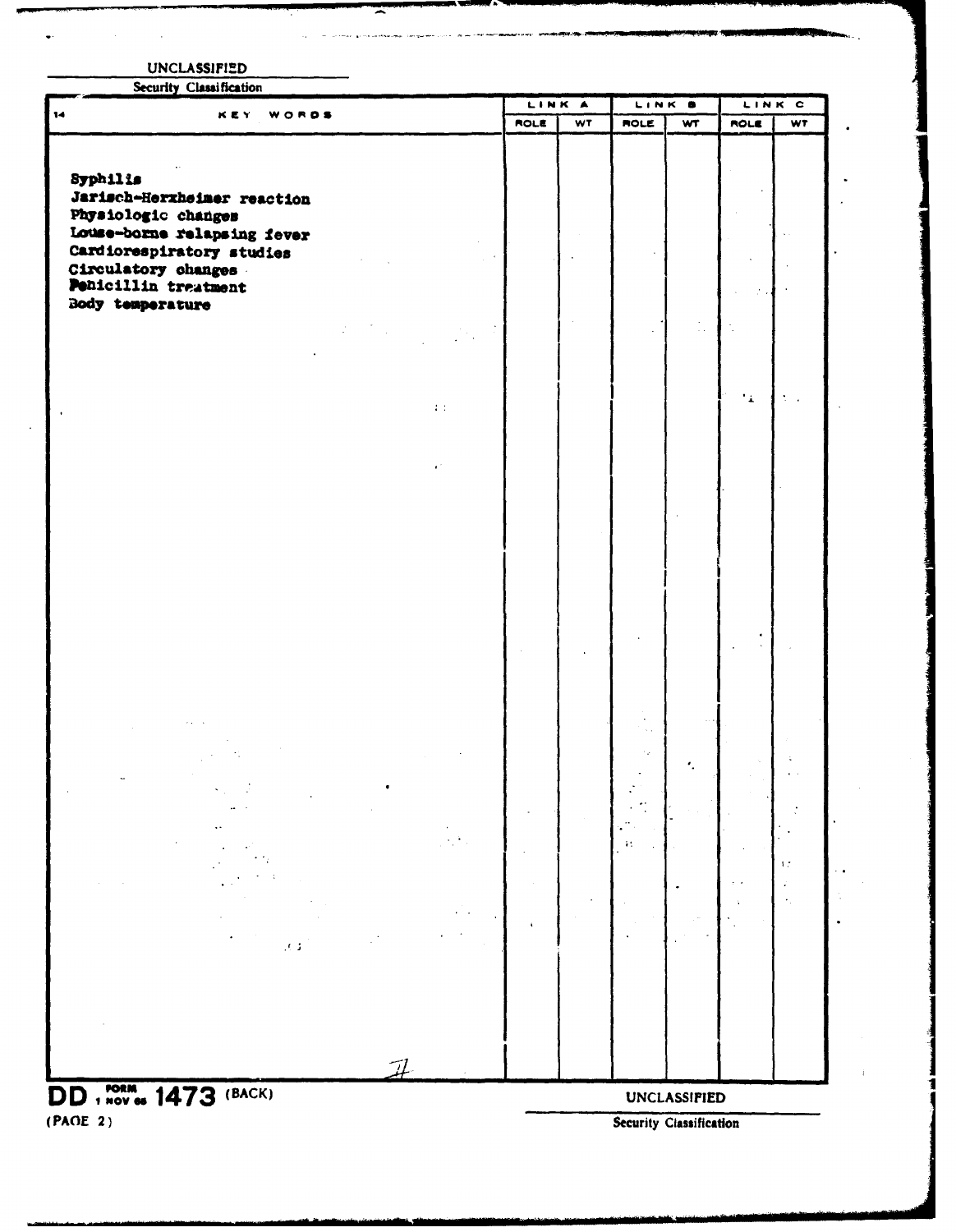## Physiologic Changes During the Jarisch-Herxheimer Reaction in Early Syphilis

D. A. WARRELL. D.M. (Oxon), M.R.C.P. (Lond) London, England P. L. PERINE, M.D. Addis Abeba, Ethiopia A. D. M. BRYCESON, M.D. (Cantab), M.R.C.P. (Edin), D.T.M. & H. *London, England* E. H. **0.** PARRY, M.D. (Contab), F.R.C.P. (Lond) Zaria, Nigeria HELEN M. POPE London, England

Reprinted from the August issue

## The American Journal of Medicine

A publication of The Yorke Medical Group. Published by the Dun . Donnelley Publishing Corporation, 466 Lexington Avenue, New York, New York 10017. Copyright 1971. Printed in the U.S.A.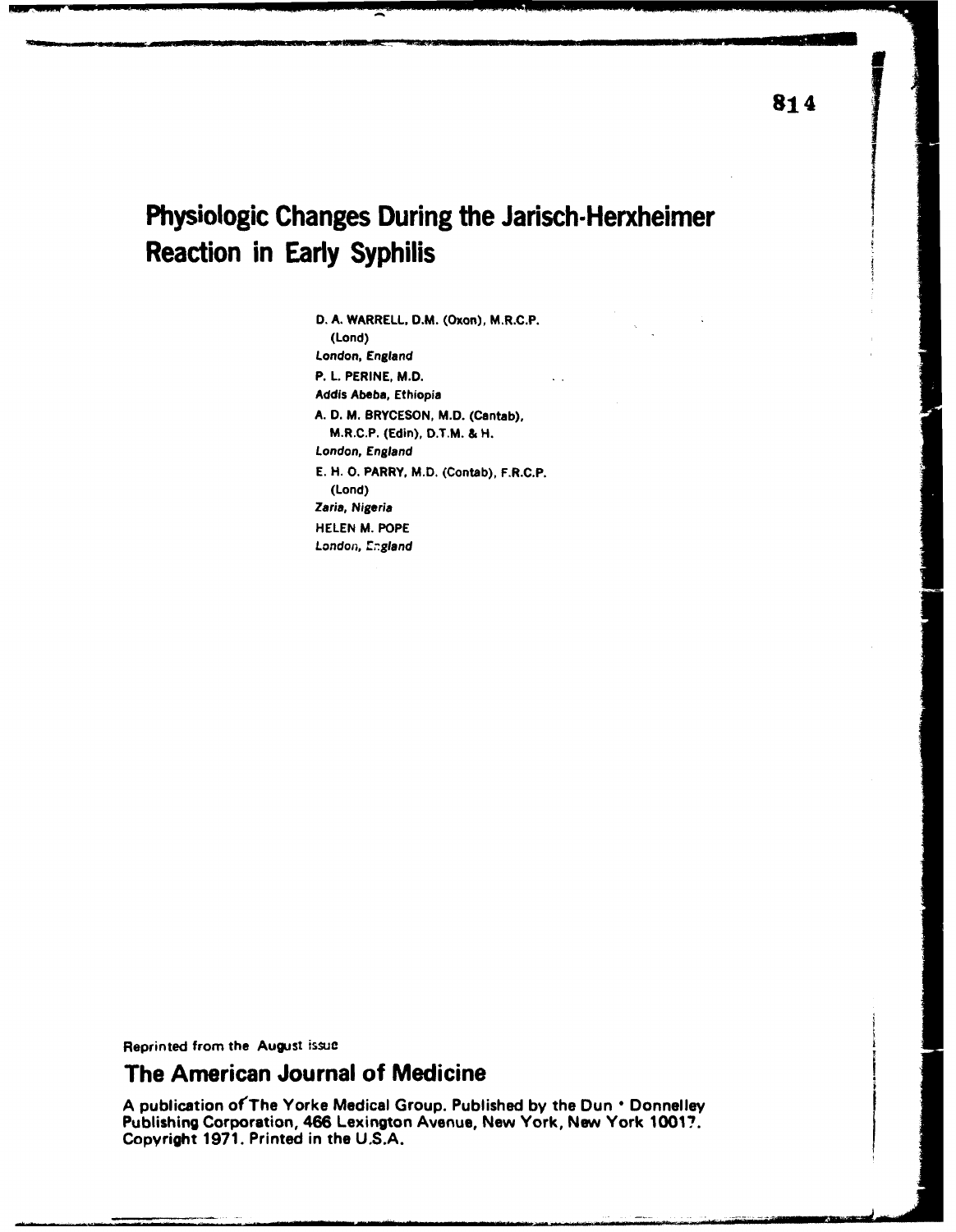## Physiologic Changes During the Jarisch.Herxheimer Reaction in Early Syphilis

A Comparison with Louse-Borne Relapsing Fever

(Lond)<br> **Zaria, Nigeria resistance.**<br> **Paria, Nigeria resistance.** 

Ababa, Ethiopia, Work Un t MR 005.20- Zaria, Nigeria. Requests for reprints should  $b$ e addressed to Dr. D. A. Warrell. Manu- physiologic variables return towards normal.

Medicine, Seattle, Washington 98105.

**D.** A. WARRELL, D.M. (Oxon), M.R.C.P. In twelve of fifteen patients with early syphilis body temperature (Lond)\* increased by more than  $0.8^{\circ}$ C after treatment with penicillin. *London, England* In all cases the blood leukocyte count increased; the lymphocyte P. L. PERINE, M.D.t count fell in seven of eight patients, but neutropenia was never Addis *Abeba, Ethiopia* observed. In four of the patients detailed cardiorespiratory A. **D.** M. BRYCESON, M.D. (Cantab), measurements were made. During the Jarisch-Herxheimer re-M.R.C.P. (Edin), D.T.M. & H. **action (J-HR) metabolic rate increased, but pulmonary ventila-***London, England* tion and cardiac output exceeded metabolic requirements. There was evidence of impaired pulmonary oxygen uptake, and sys- **E.** H. **0.** PARRY, M.D. (Contab), F.R.C.P. temic arterial blood pressure fell due to decreased vascular

*Zaria, Nigeria* The role of leukocyte pyrogen in the Jarisch-Herxheimer reac- HELEN M. POPE tions of secondary syphilis and louse-borne relapsing fever London, England (LBRF) is discussed, and possible reasons are suggested for the differences in timing and intensity of the reactions in the two diseases and for the absence of an early neutropenia in syphilis.

A dramatic reaction, resembling the Jarisch-Herxheimer reaction, follows the treatment of louse-borne relapsing fever (LBRF) From  $\rightarrow$  Royal Postgraduate Medical with penicillin or tetracycline [1,2]. The phases of the endotoxin School. Hammersmith Hospital, London reaction [3] can be recognized in this response [4]. After a<br>W12. England, the U.S. Navai Medical Re- correctional period of about one hour following intravenous injecprodomal period of about one hour following intravenous injecsearch Unit No. 3 Field Facility, Addis tion of tetracycline there is a chill phase lasting from ten to thirty **0178** Bureau of Medicine and Surgery, minutes during which body temperature, arterial pressure, and Navy Department, Washington, D.C., the pulse and respiratory rates increase. The leukocyte count institute of Dermatology, St. John's Hos-<br>Institute of Dermatology, St. John's Hos- falls precipitously at about this time, a falls precipitously at about this time, and spirochetes disappear pital for Diseases of the Skin, London **E9,** from the peripheral blood, arterial pressure falls during the England, Pnd the Ahmadu Bello University, ensuing flush phase, and during the phase of defervescence the

script received July 23, 1970. Little information is available about physiologic changes \* Present address: Department of Medi- associated with the Jarisch-Herxheimer reaction of syphilis. In cine, Ahmadu Bello University, Zaria, Ni- the present study clinical and physiologic observations were thesent address: Department of Medi- made in patients with early syphilis treated with penicillin, and cine, University of Washington School of the changes were compared with those already described in<br>Medicine Seattle Washington 98105. LBRF.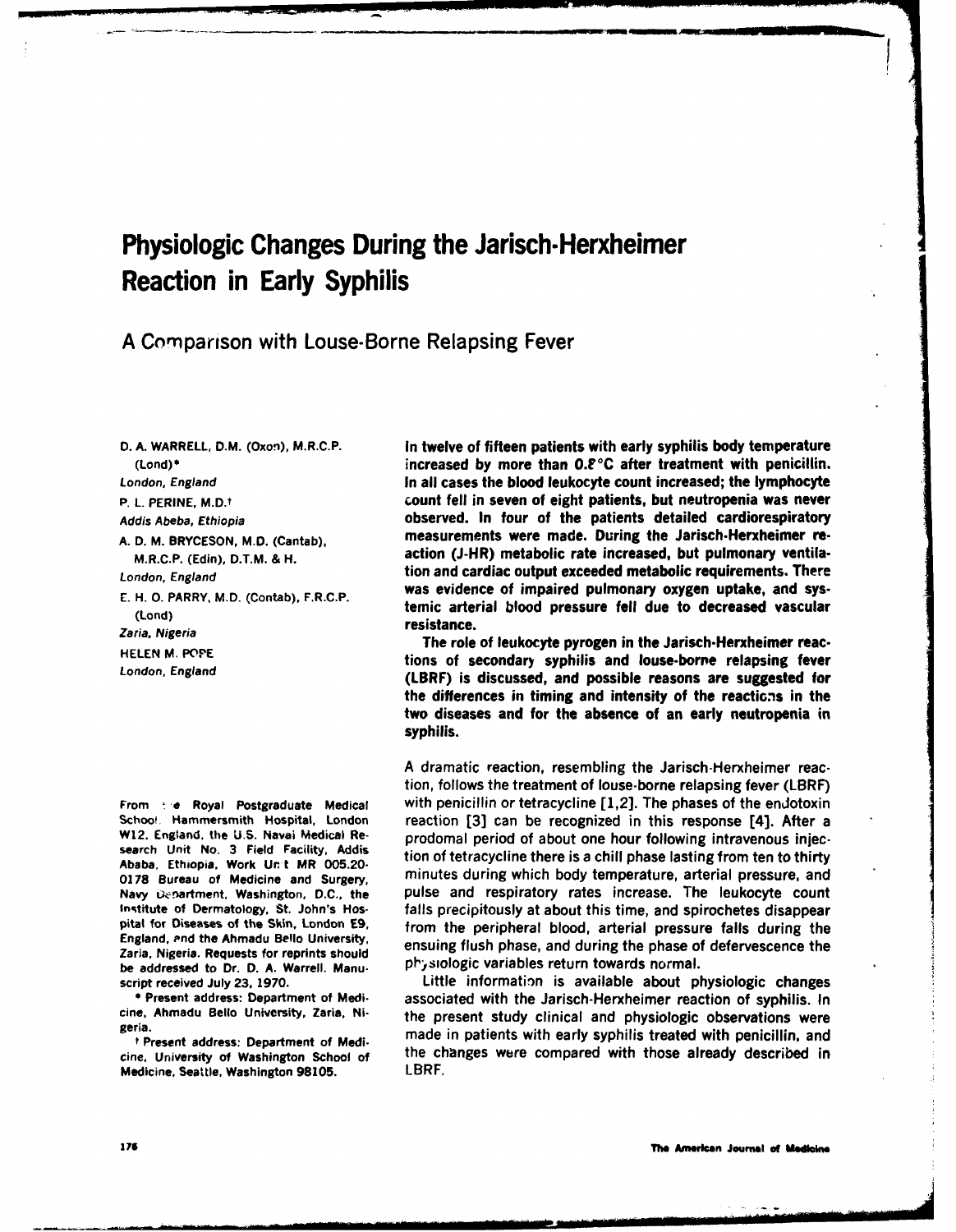field examination were admitted to Princess Tsehai to be 5 mm Hg above zero pressure) as reference point. Memorial Hospital, Addis Abeba (altitude 7,500 feet, At intervals during the study expired gas and arterial

respiratory and cardiac rates, arterial and central ve-<br>nous pressures, body temperature and total and differ-<br> $pH$  using Radiometer electrodes, oxygen saturation usnous pressures, body temperature and total and differential leukocyte counts were measured at thirty minute ing a Kipp hemoreflector, oxygen content using the intervals for eight to fourteen hours using methods de-<br> **method of Linden, Ledsome and Norman [6]** and biscribed previously [2]. When steady base line values carbonate concentration using a Natelson micromano-<br>had been obtained, 1 mega unit of benzyl penicillin metric apparatus. The accuracies of these determinahad been obtained, 1 mega unit of benzyl penicillin metric apparatus. The accuracies of these determina-<br>was given intravenously and 1.4 mega units of procaine tions have been given [4]. Arterial glucose, lactate and

ble I) a more detailed study of the cardiorespiratory composition were measured. changes was made using methods which have been de- The first expired gas collection was made before scribed previously [4]. After clinical assessment, forred treatment. Two mega units of benzyl penicillin were then expired volume in the first second (FEV<sub>1</sub>), vital capacity iniected intravenously, followed by 0.5 mega unit of (VC) and peak expiratory flow (PEF) were measured benzyl penicillin and 1.5 mega units of procaine peni-(VC) and peak expiratory flow (PEF) were measured benzyl penicillin and 1.5 mega units of procaine peni. flow meter while the patients sat upright. During the the peak of the reaction, which was signaled by rigors remainder of the study the patients lay supine in bed. in one patient and by a sharp rise in rectal temperature<br>Electrocardiogram leads were attached and rectal, to a peak in the other three patients. In two patients Electrocardiogram leads were attached and rectal, to a peak in the other three patients. In two patients forehead and forearm skin temperatures were measured collections were made two hours later and on the next continuously with an electric thermometer. day twenty hours after treatment, and finally, 100 per

taneous technic [5], and an OPP 160 polyethylene cath- shunt. eter 90 cm long was introduced into the right side of Blood gas tensions and pH were measured at an

**METHODS** line solution and were connected to saline manometers. Brachial and pulmonary arterial mean pressures ( $\overline{P}_{BA}$ , Fifteen patients with early syphilis confirmed by dark  $\overline{P}_{n,k}$ ) were measured using the sternal angle (assumed

average barometric pressure 582 mm Hg). They come and mixed venous blood were sampled simultaneously sented to treatment and investigation. The series of three minute periods. The arterial and mixed ve-In eleven of the patients (Cases 5-15, Table I) nous blood samples were analyzed immediately for tions have been given [4]. Arterial glucose, lactate and penicillin were given intramuscularly.<br>In the other four patients (Cases 1, 2, 3 and 4, Ta-<br>methods (Sigma Chemical Co.). Expired gas volume and methods (Sigma Chemical Co.). Expired gas volume and

cillin intramuscularly. A further collection was made at collections were made two hours later and on the next A polyethylene catheter (PE 60) 22 cm long was in- cent oxygen was breathed for forty-five minutes to alserted into a brachial artery using the Seldinger percu-<br>low calculation of residual (anatomical) right to left to left

the heart through a left antecubital vein using the same eiectrode temperature of 37°C. They were corrected to technic. These catheters were flushed with heparin-sa- mean rectal temperature during the sampling period

**TABLE I** Symptoms and Changes In Body Temperature and Blood Leukocyte Count In Fifteen Patients with Early Syphilis During the Jarlsch-Herxhelmor Reaction Following Penicillin Treatment

|          | Age (yr) | <b>Exacerbation of</b> |                 | Body Temperature °C |      |               | Leukocyte Count |        |               |  |  |
|----------|----------|------------------------|-----------------|---------------------|------|---------------|-----------------|--------|---------------|--|--|
| Case No. | and Sex  | <b>Local Lesions</b>   | <b>Rigors</b>   | <b>Initial</b>      | Peak | Time of Peak* | Initial         | Peak   | Time of Peak* |  |  |
|          | 30. M    | ┿                      | $\div$          | 37.0                | 39.2 | 6.5           | 11.380          | 13,630 | 3.75          |  |  |
|          | 26, M    | ÷                      |                 | 37.5                | 39.3 | 6,5           | 9,850           | 13,880 | 4.75          |  |  |
|          | 38, M    |                        |                 | 37.2                | 39.0 | 6.75          | 11,830          | 14,500 | 5.5           |  |  |
|          | 35. F    | ۰                      |                 | 37.9                | 39.5 | 6.5           | 10,880          | 16,400 | 5.5           |  |  |
| 5        | 19, F    |                        |                 | 35.8                | 37.8 | 6.5           | 7,180           | 8,680  | 3.5           |  |  |
| 6        | 19. F    | ╇                      | ÷               | 36.8                | 38.3 | 5.5           | 7.430           | 11,850 | 6             |  |  |
|          | 25. M    | ++                     |                 | 37.1                | 38.1 | 7.75          | 7.390           | 11,980 | 7.75          |  |  |
| 8        | 32, M    |                        |                 | 36.3                | 36.7 |               | 5,990           | 7,920  | 8             |  |  |
| 9        | 27, M    |                        |                 | 37.1                | 38.0 |               | 10.750          | 13,700 | 6             |  |  |
| 10       | 25. M    |                        |                 | 36.7                | 36.9 | 4.5           | 13,550          | 20,780 | 6.75          |  |  |
| 11       | 26, M    | ┿                      | ┿               | 37.3                | 39.5 | 6.25          | 7,510           | 10,150 | 6.75          |  |  |
| 12       | 32. M    | $^{\mathrm{+}}$        |                 | 36.5                | 38.5 | 7.25          | 8,540           | 15,500 | 6.25          |  |  |
| 13       | 30, M    | ┿                      |                 | 37.1                | 38.7 | 6.5           | 5.510           | 7.730  |               |  |  |
| 14       | 22. M    |                        |                 | 36.8                | 37.6 | 10            | 4,750           | 9,650  | 9             |  |  |
| 15       | 17. M    | ┿                      | $^{\mathrm{+}}$ | 36.9                | 39.6 | 6             | 8.250           | 11,250 | 6             |  |  |
| Mean     |          |                        |                 | 36.9                | 38.4 | 6.7           | 8,719           | 12.507 | 6.2           |  |  |
| ±1SD     |          |                        |                 | ±0.5                | 0.9  | 1,1           | 2,466           | 3.420  | 1,4           |  |  |

\* Time in hours fotiowing administration of penicillin.

Volume **S1, ALimuat 1971 177**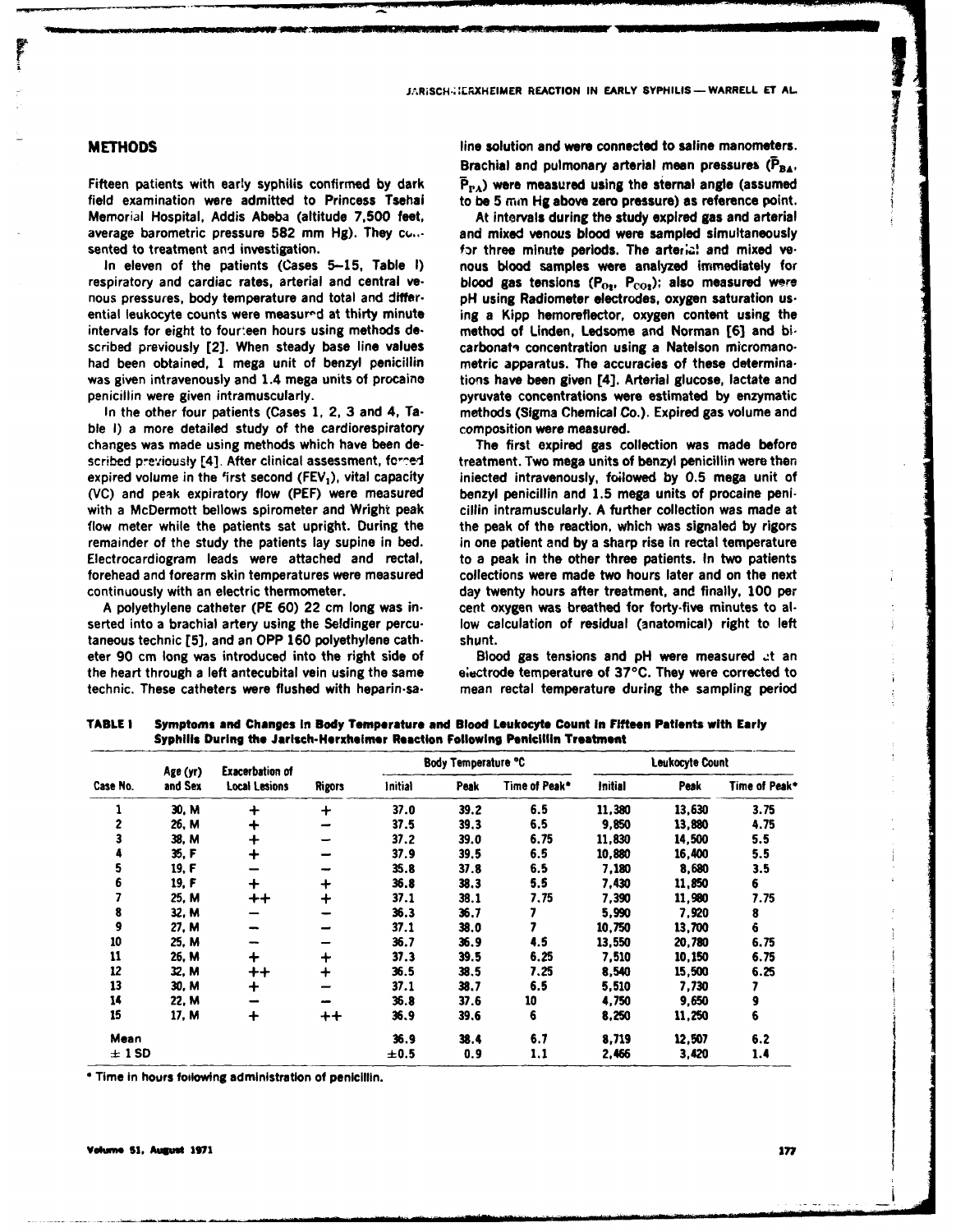

Figure 1. Case 4. Patient with early syphilis showing ous aches and pains. Five of them felt burning numerous condylomatous and ulcerative skin lesions.



Figure 2. Case 1. Serial changes in body temperatures and brachial and pulmonary arterial pressures in a rep-<br>
NOTE: FEV<sub>1</sub> = forced expired volume in first second; VC = resentative patient with early syphilis. vital capacity;  $PEF =$  peak expiratory flow.

using factors derived **by** in vitro tonmomtry studies **[7]** for P0, and **Pco,,** and Figure **6** of Kelman and Nunn's paper **(8]** for **pH.**

Calculations. Physiologic **dead** space:tldal volume ratio  $(V_n:V_n)$  was calculated by the Bohr equation and "ideal" alveolar P<sub>02</sub> by the alveolar air equation [9]. Pulmonary venous admixture as a percentage of cardiac output (Q<sub>va</sub>:Q<sub>i</sub>) was derived by the shunt equation using a procedure which has been described **(4].** Cardiac output was calculated by the Fick equation.

## **RESULTS**

The twelve male and three female patients were young adults (seventeen to thirty-eight years) who had been exposed to infection from four to sixyoung adults (seventeen to thirty-eight years) who<br>had been exposed to infection from four to six-<br>teen weeks before admission. Their genital primary<br>chancres had appeared from three to eight weeks<br>before admission. Fourte before admission. Fourteen of the patients had numerous mucocutaneous condylomatous and ulcerative lesions in the genital and perianal regions and elsewhere (Figure **1).** In three of these there was also a roseolar rash. One patient had a rose **Ilk%** olar rash alone.

> Clinical and physiologic data obtained in the fifteen patients are presented in Table *I*.<br>The Reaction. After treatment eight of the pa-

> tients became distressed and complained of vari-



**PACIFIC COMPOSITIONS**<br> **PACIFIC COMPOSITION**<br> **PACIFIC COMPOSITION**<br> **PACIFIC COMPOSITION** 

|        |    | TABLE II<br>Anthropometic Data from Four Patients |
|--------|----|---------------------------------------------------|
| $30 -$ |    | (Cases 1 through 4) with Early Syphilis           |
|        | ለ‰ | <b>Before Treatment</b>                           |

| <b>KAN</b>                                          |             |                       |                |             |            |                |                |
|-----------------------------------------------------|-------------|-----------------------|----------------|-------------|------------|----------------|----------------|
|                                                     | Case<br>No. | <b>Height</b><br>(cm) | Weight<br>(kg) | FEV.<br>(L) | AC.<br>(L) | FEV. VC<br>(%) | PEF<br>(L/min) |
| - 1<br>$+2$<br>+8<br>+6<br>'+ 19                    |             | 164                   | 49             | 3.5         | 3.9        | 90             | 445            |
| PENICILLIN<br><b>PIGORS</b><br>HOURS AFTERTREATMENT | 2           | 158                   | 55             | 3.4         | 3.95       | 87             | 430            |
| $\frac{72}{24}$ $\frac{2}{2}$ maps                  |             | 174                   | 53             | 2.8         | 4.1        | 63             | 435            |
| 1. Serial changes in body temperatures              | 4           | 160                   | 54             | 3.3         | 4.0        | 83             | 500            |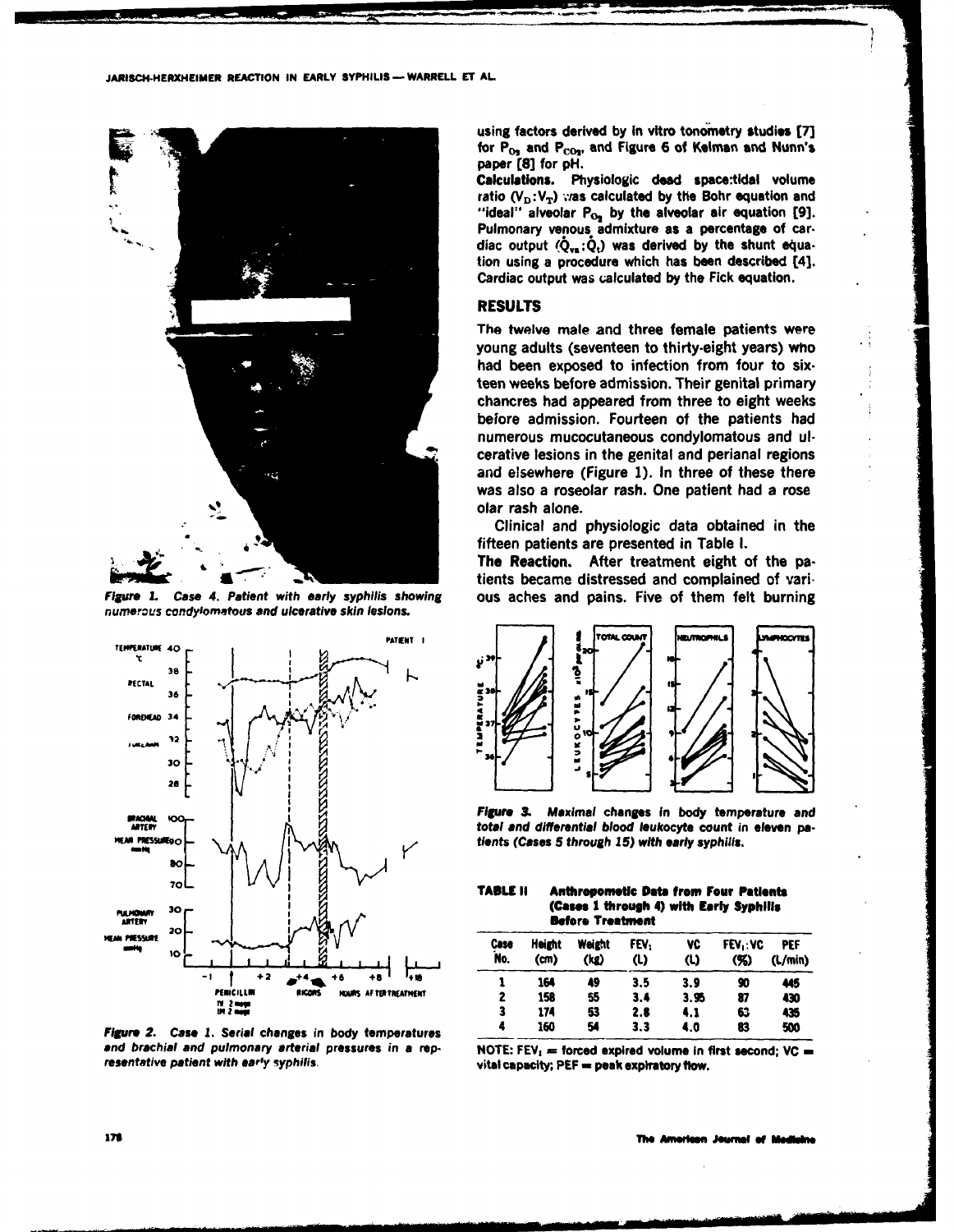discomfort in their skin lesions. Six of the patients had rigors. Chest roentgenograms were normal before and after treatment in the four patients (Cases 1 through 4) in whom they were taken. In one patient (Case 2) the OT interval corrected for heart rate (OT.) was prolonged on the day after treatment, and the P wave increased in voltage during the reaction. Flattening of T waves or S-T segment abnormalities were seen in all four patients studied in detail.

Body temperature increased after treatment in all cases (Table I). The mean rise was 1.5°C (range 0.2 to 2.7°C). In three patients it did not exceed 0.8°C, which is the limit of diurnal variation in health [10]. Serial changes in rectal and skin temperatures during the reaction in a representative patient (Case 1) are illustrated in Figure 2. In this patient rectal temperature fluctuated between 36.8° and 37.5°C until 3.9 hours after



penicillin injection, when it began to rise. There was a transient rigor at 3.2 hours, and there were prolonged rigors lasting about twenty minutes 5.1 hour after treatment. Rectal temperature reached its peak of 39.2°C 6.6 hours after treatment, ninety minutes after the second episode of rigors had begun. At 2.25 hours it had fallen to  $39.0^{\circ}$ C. In the group as a whole peak temperature ranged from 36.7° to 39.5°C which was reached 4.5 to 7.75 hours after treatment (Table I). Skin



Figure 5. Over-all gas exchange and pulmonary ventilation in four patients (Cases 1 through 4) with early syphilis during the Jarisch-Herxheimer reaction. Key.  $\bullet =$  Case 1,  $\triangle$  = Case 2,  $\circ$  = Case 3,  $\triangle$  = Case 4. Time axis indicates expired gas collections before treatment (B), at the peak of the reaction (R), two hours later (2) and on the day after treatment (D2). Normal values for the altitude of 7,500 feet are given at the left (mean  $\pm$  1 SD). Source of normal data: Chiodi [31].

Figure 4. Case 15. Serial observations from a patient with early syphilis illustrating the time relationship between cardiorespiratory, temperature and blood leukocyte changes during the Jarisch-Herxheimer reaction.

Volume 51, August 1971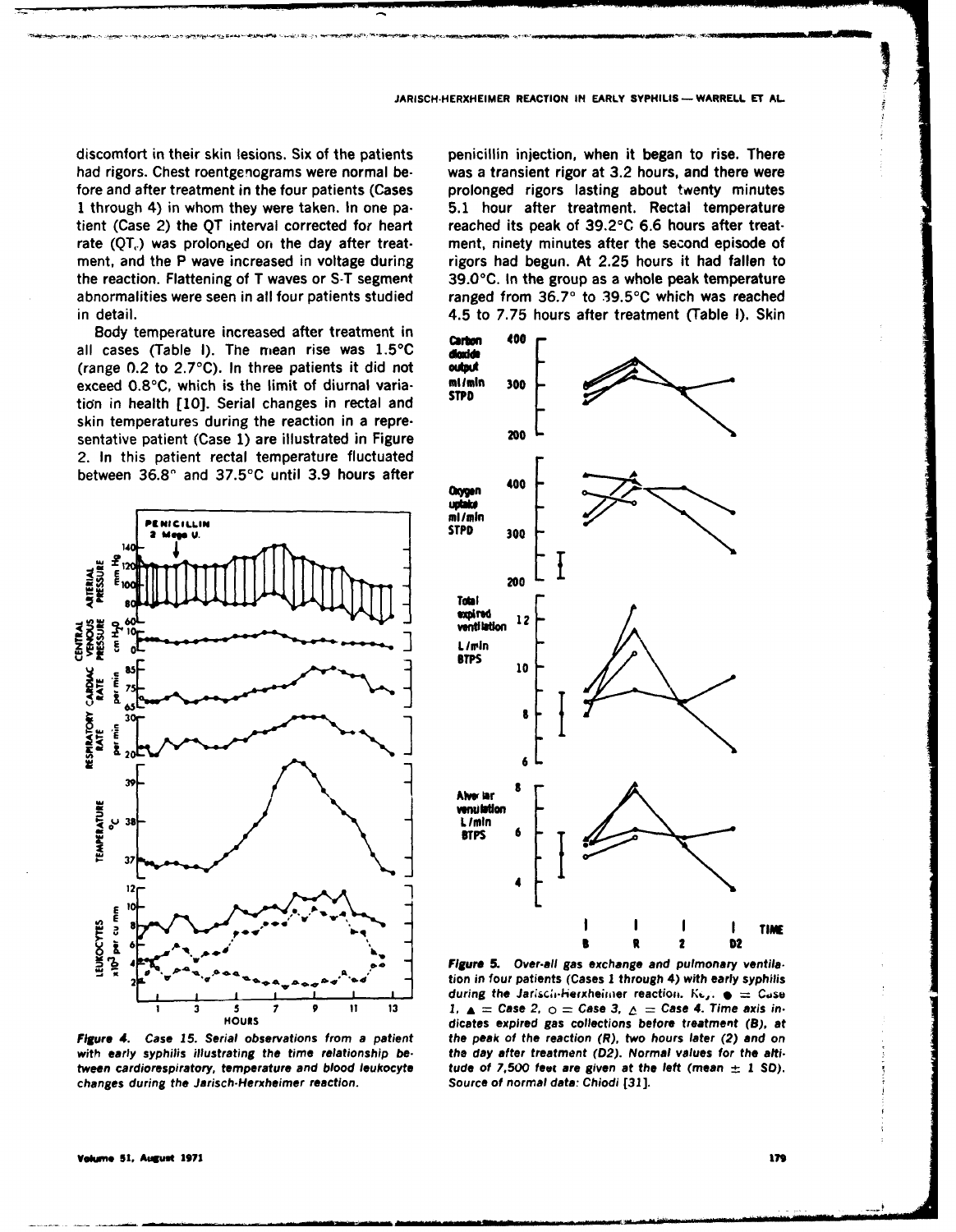there was a fall, suggesting cutaneous vasocon-<br>striction during the first hour after penicillin in-<br>(FEV<sub>1</sub>, VC and PEF, Table II) was virtually normal striction during the first hour after penicillin injection (Figure 2).

creased during the reaction in each patient and there was an absolute neutrophil leukocytosis. uptake between 315 and 415 ml/minute before The absolute lymphocyte count fell in seven of the treatment, indicating mildly increased metabolic eight patients in whom it was measured. Serial rate. At the peak of the reaction carbon dioxide<br>changes in total and differential leukocyte count output had increased in all cases, but oxygen upchanges in total and differential leukocyte count in relation to other physiologic variables are illus-<br>take increased in only two cases (by 75 and 85 trated for a representative patient (Case 15) in Fig- m i/minute). Total expired ventilation and respira-

Cardiorespiratory Studies. The four patients (Cases 1 through 4) in whom more detailed tion, together with alveolar ventilation but  $V_{\text{D}}:V_{\text{T}}$ 

temperatures were variable. In some patients cardiorespiratory measurements were made are before treatment. In respect to over-all gas ex-<br>change (Figure 5), carbon dioxide output ranged Total leukocyte count (Table I, Figure 3) in- change (Figure 5), carbon dioxide output ranged ure 4.<br>Cardiorespiratory Studies. The four patients ment: they had increased at the peak of the reac-

| Variable                             | <b>Times of Observations</b><br>Case |                         |          |                |                 | Variable                           | Case           | <b>Times of Observations</b> |          |                      |                |
|--------------------------------------|--------------------------------------|-------------------------|----------|----------------|-----------------|------------------------------------|----------------|------------------------------|----------|----------------------|----------------|
| (normal range)                       | No.                                  | B                       | R        | $\overline{2}$ | D2              | (normal range)                     | No.            | B                            | R        | $\overline{c}$       | D <sub>2</sub> |
| Rectal temperature (°C)              | 1                                    | 37.0                    | 39.0     | 39.0           | 37.0            | Hemoglobin concentra-              | 1              | 14.2                         | 13.9     | 13.6                 | 13.9           |
|                                      | $\overline{c}$                       | 37.5                    | 39.2     | 38.4           | 36.7            | tion $(14.9 \pm 0.7)$              | $\overline{2}$ | 14.5                         | 13.9     | 13.9                 | 14.2           |
|                                      | 3                                    | 37.2                    | 39.0     | $\cdots$       | $\cdots$        | gm/100 ml)                         | 3              | 14.8                         | 14.7     | $\ddotsc$            |                |
|                                      | 4                                    | 37.9                    | 39.5     | $\ddotsc$      | .               |                                    | 4              | 12.7                         | 12.6     | $\ddot{\phantom{a}}$ | $\cdots$       |
| <b>Respiratory frequency</b>         | 1                                    | 19                      | 20       | 16             | 20              | Hematocrit                         | 1              | 44                           | 44       | 43                   | 44             |
| $(17.9 \pm 3.6$ breaths/min)         | 2                                    | 19                      | 23       | 19             | 18              | $(48.8 \pm 2.5\%)$                 | 2              | 45                           | 41       | 43                   | 33             |
|                                      | 3                                    | 15                      | 23       | $\cdots$       |                 |                                    | 3              | 44                           | 41.5     |                      | $\cdots$       |
|                                      | 4                                    | 17                      | 30       | $\ddotsc$      | $\cdots$        |                                    | 4              | 38.5                         | 38       | .                    | $\cdots$       |
| <b>Respiratory exchange</b>          | 1                                    | 0.89                    | 0.82     | 0.75           | 0.94            | O <sub>2</sub> binding capacity/gm | 1              | 1.23                         | 1.26     | 1.20                 | 1.37           |
| ratio (0.83 $\pm$ 0.03)              | 2                                    | 0.74                    | 0.87     | 0.85           | 0.78            | hemoglobin                         | $\overline{c}$ | 1.39                         | 1.26     | 1.25                 | 1.22           |
|                                      | 3                                    | 0.79                    | 0.96     | $\cdots$       |                 | $(1.33 \pm 0.12 \text{ ml STP})$   | 3              | 1.20                         | 1.10     | $\ddotsc$            | $\cdots$       |
|                                      |                                      | 0.80                    | 0.80     | $\ddotsc$      | $\cdots$        |                                    | 4              | 1.16                         | 1.26     | $\cdots$             | $\cdots$       |
| Dead space: tidal volume             | 1                                    | 0.23                    | 0.21     | 0.20           | 0.23            | Pulmonary arterial mean            | 1              | 16.2                         | 22.9     | 12.1                 | 12.5           |
| ratio (0.24 $\pm$ 0.04)              | 2                                    | 0.24                    | 0.21     | 0.24           | 0.22            | pressure (15.4 $\pm$ 2.9           | 2              | $\cdots$                     | 17.7     | 14.0                 | .              |
|                                      | 3                                    | 0.30                    | 0.25     | $\ddotsc$      | .               | $mm$ Hg $)$                        | 3              | 21.1                         | 17.3     | $\cdots$             | $\ddotsc$      |
|                                      | Δ                                    | 0.18                    | 0.23     | $\cdots$       | .               |                                    | 4              | $\cdots$                     | $\cdots$ | $\cdots$             | $\cdots$       |
| Arterial bicarbonate                 | 1                                    | 23.1                    | 22.7     | 22.1           | 22.8            | <b>Pulmonary vascular</b>          | 1              | 2.7                          | 2.6      | 1,4                  | 1.5            |
| concentration                        | $\overline{c}$                       | 22.2                    | 22.5     | 19.5           | 22.7            | inflow resistance                  | 2              | $\cdots$                     | 1.3      | 1.7                  | $\cdots$       |
| $(21.5 \pm 1.0 \text{ mM/L})$        | 3                                    | $\ddotsc$               | .        | $\cdots$       | .               | $(3.3 \pm 1.1 \text{ mm Hg/L})$    | 3              | 1.7                          | 1.3      | $\cdots$             | $\ddotsc$      |
|                                      | 4                                    | 20.0                    | .        | $\cdots$       | .               | min)                               | 4              | $\cdots$                     | $\cdots$ | $\cdots$             | $\cdots$       |
| Arterial pH                          | 1                                    | 7.44                    | 7.51     | 7.45           | 7.44            | Arterial lactate concen-           | 1              | 0.58                         | 0.58     | 1.73                 | 0.96           |
| $(7.39 \pm 0.05)$                    | 2                                    | 7.42                    | 7.47     | 7.38           | 7.44            | tration (mM/L)                     | 2              | 0.58                         | 0.58     | 0.67                 | 0.48           |
|                                      | 3                                    | $\cdots$                | .        | $\cdots$       | .               |                                    | 3              | 0.58                         | 0.53     | .                    | $\cdots$       |
|                                      |                                      | 7.42                    | $\cdots$ | $\cdots$       | $\ddotsc$       |                                    | 4              | 0.39                         | 0.48     | $\ddotsc$            | $\cdots$       |
| Arterial O <sub>2</sub> content      | 1                                    | 15.5                    | 15.5     | 15             | 17.5            | Artertial pyruvate con-            | 1              | 0.03                         | 0.05     | 0.18                 | 0.06           |
| $(18.6 \pm 0.9 \text{ ml STP}/100)$  | $\mathbf{c}$                         | 17.5                    | 15.5     | 16             | 16              | centration (mM/L)                  | 2              | 0.03                         | 0.06     | 0.08                 | 0.06           |
| mi)                                  | 3                                    | 15                      | 14.5     | $\ldots$       | .               |                                    | 3              | 0.06                         | 0.05     | $\cdots$             | $\cdots$       |
|                                      | 4                                    | 13                      | 13.5     | $\cdots$       | .               |                                    | 4              | 0.06                         | 0.06     | $\ddotsc$            | $\ddotsc$      |
| Mixed venous O <sub>2</sub> content  | 1                                    | 11.5                    | 11       | 10.5           | 13.5            | Arterial glucose concen-           | 1              | 88                           | 92       | 85                   | 100            |
| $(m1$ STP/100 $m1$ )                 | 2                                    | 13                      | 12.5     | 11.5           | 11.5            | tration (mg/100 mi)                | 2              | 65                           | 85       | 100                  | 100            |
|                                      | 3                                    | 12.5                    | 11.5     | $\cdots$       | .               |                                    | 3              | 81                           | 85       | $\cdots$             | $\cdots$       |
|                                      |                                      | 10                      | 11.5     | $\ddotsc$      | .               |                                    | 4              | 78                           | 85       | $\ddotsc$            | $\cdots$       |
| Arteriovenous O <sub>2</sub> content | 1                                    | 4                       | 4.5      | 4.             | 4               |                                    |                |                              |          |                      |                |
| difference (ml STP/100               | 2                                    | 4.5                     | 3        | 4.5            | $^{\circ}$ .5   |                                    |                |                              |          |                      |                |
| ml)                                  |                                      | 2.5                     | 3        | $\cdots$       | $\sim$ $\alpha$ |                                    |                |                              |          |                      |                |
|                                      |                                      | $\overline{\mathbf{3}}$ | 2        | $\cdots$       | .               |                                    |                |                              |          |                      |                |

TABLE **III** Results **of** Physiologic Measurements In Four Patients with Early Syphilis\*

Normal values for 7,500 feet (mean **+** 1 SD) from Warrell and Pope **i111,** are given in brackets. Observations were made before penicillin treatment (B) at the peak of the Jarisch-Herxheimer reaction (R), two hours later (2) and on the next day (D2) twenty hours after treatment.

S... ... .• , •,,m• Wm•all•id al l• anl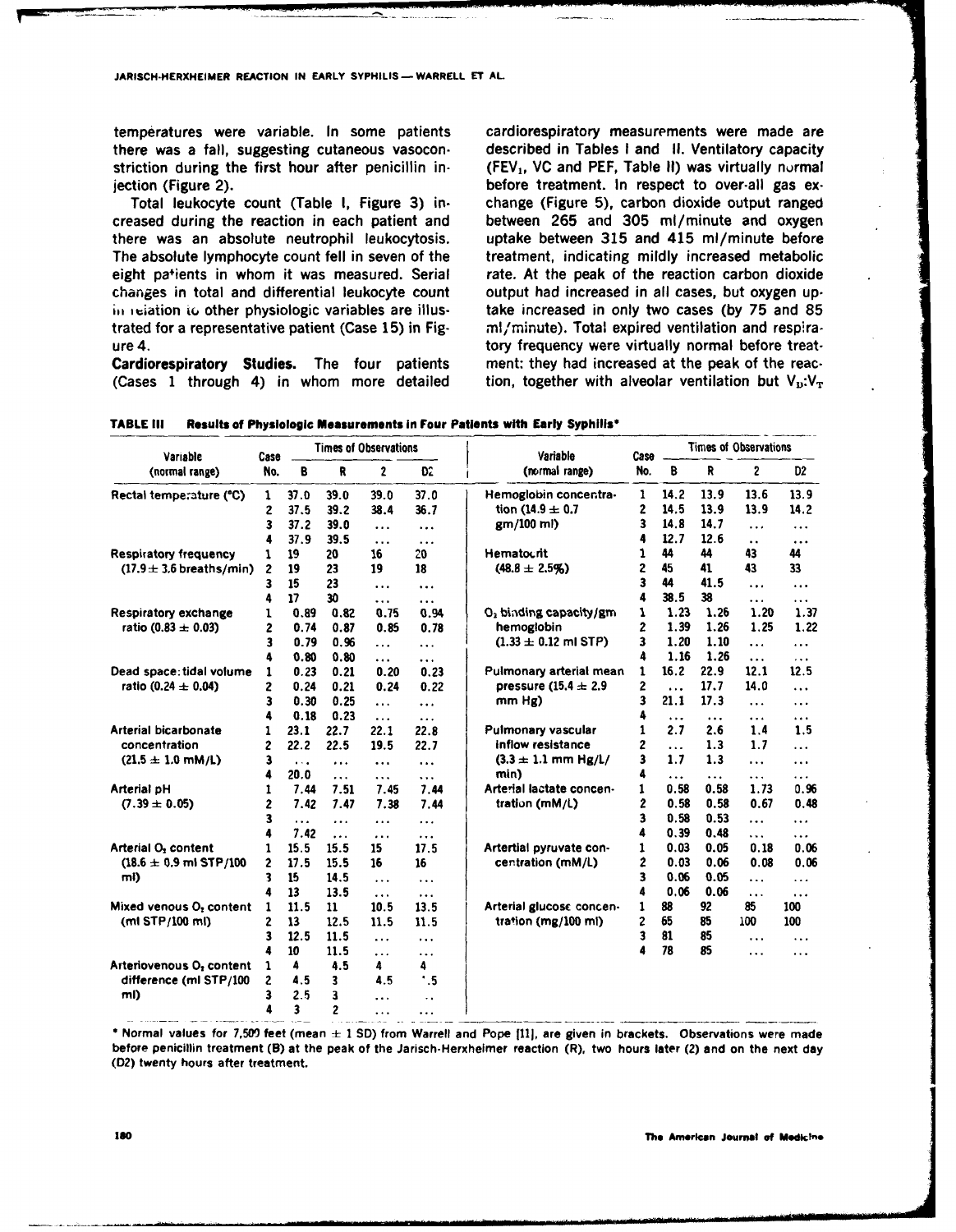tion (Figure 5). Arterial P<sub>co<sub>2</sub></sub> (Figure 6) was low (Table III) was below the normal range in three before treatment in three patients, and it de cases, and since mixed venous oxygen content was creased at the peak of the reaction. Arterial bi- relatively high, the arteriovenous difference was carbonate concentration (Table III) was normal small. Q<sub>va</sub>:Q<sub>t</sub> (Figure 6) was extremely high in all throughout. The three patients in whom arterial cases. It ranged between 22 and 27 per cent bepH (Table Ill) was measured were mildly alkalemic fore treatment. In one patient (Case 4) it increased (pH 7.42 to 7.44) before treatment, and pH rose to 42 per cent at the peak of the reaction, in the further during the reaction. The reaction of the reason of the reason of did not change. On the day

gm/100 ml in the female patient (Table III, Case per cent in two patients (Cases 1 and 2); the de-4). It fell by 0.3 gm/100 ml during the study in gree of anatomic shunting (breathing 100 per cent two patients (Cases **1** and 2). Oxygen binding oxygen) was negligible (Figure 6). capacity of hemoglobin was somewhat below the Cardiac output (Figure 7) was high (range 8 to values obtained by the same methods in healthy residents of Addis Ababa [11]. In three cases **Cardiac** arterial P<sub>( $v_2$ </sub> (Figure 6) ranged between 56.5 and **output** 67 mm Hg before treatment and was below the normal range for this altitude. It increased slightly **15** during the reaction. "Ideal" alveolar to arterial  $P_{\Omega_2}$  difference ranged between 5 and 11 mm Hg before treatment and decreased during the reac- 10 tion. Arterial oxygen saturation (Figure 6) was be. low the normal range before treatment. In the two patients in whom measurements were repeated 5. after the reaction, saturation had increased to



*venous admixture (as a percentage of cardiac output)* in *four patients* (Cases *I through 4) with early syphilis dur- Figure 7. Circulatory changes in four patients (Case* **<sup>I</sup>** *ing* the Jarisch.Herxheimer reaction. **Key:** As *in Figure 5.* through 4) with early syphilis during the Jerisch.Herx. *Sources of normal data: Chiodi [31] and Warrell and heimer* reaction. Key: *As in Figure* 5. Source of normal Pone **[11).** data: *De Micheli* et **al.** *[32].*

(Table III) remained normal throughout the reac- within the normal range. Arterial oxygen content Hemoglobin concentration was low at 12.7 after treatment  $Q_{\alpha i}$ : $Q_t$  was still high at 35 and 15





v4,m si. **Auust 19717 iai**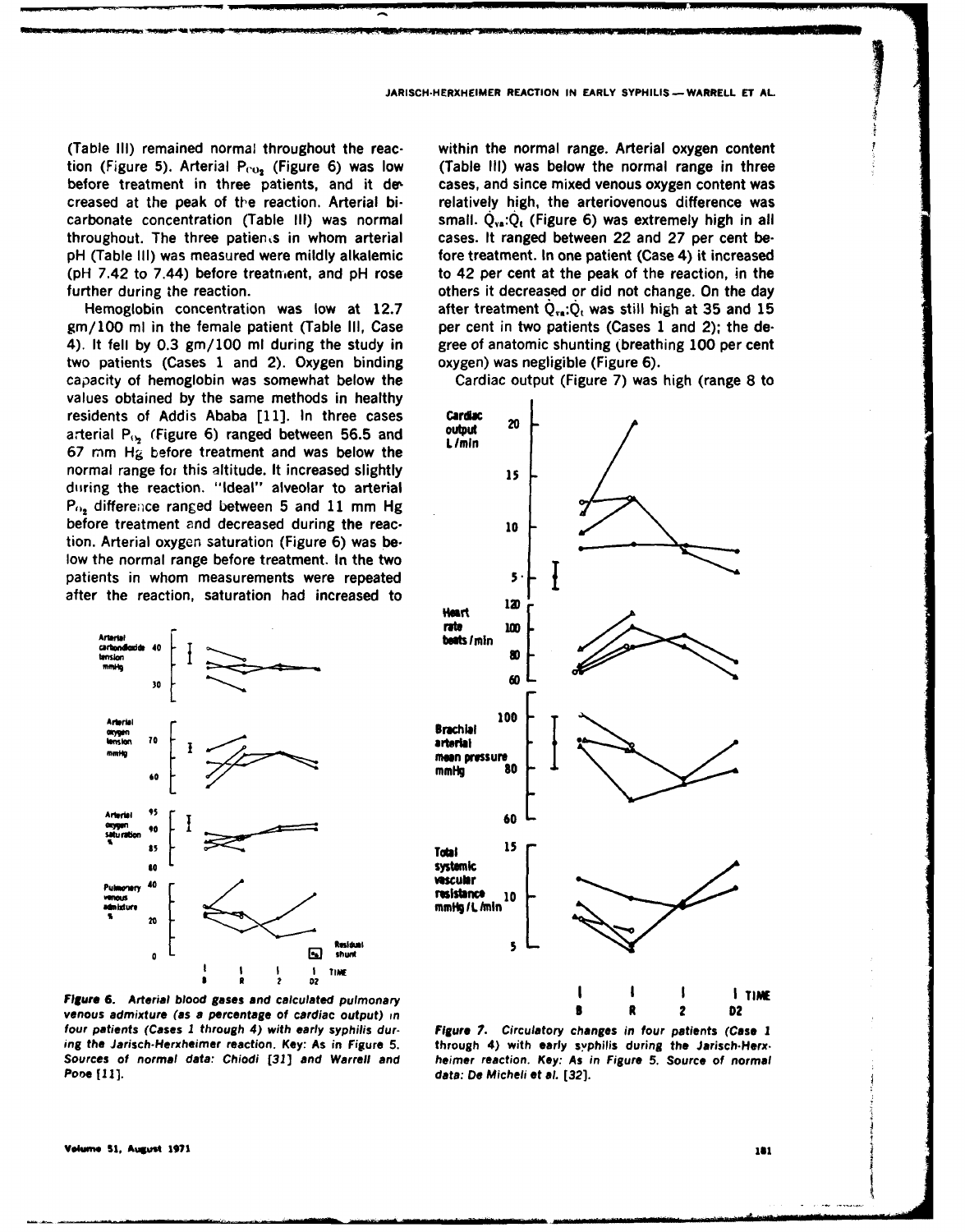0.5 to 9 L/minute by the peak of the reaction pyruvate concentrations were detected during the whereas heart rate increased by 15 to 32 beats/ reaction in some of the patients (Table III). minute. Brachial arterial mean pressure ( $\overline{P}_{BA}$ ) Fig. ure 7) decreased gradually after penicillin injection **COMMENTS** but increased transiently as the patients beca me We have used the term "Jarisch.Herxheimer reapprehensive at the time rectal 'emperature be- action" (J-HR) in its original sense  $[12,13]$ : aggan to increase.  $\bar{P}_{BA}$  fell as rectal temperature gravation of the local lesions and fever associated reached its peak and then returned to normal by with systemic symptoms which are provoked by the next morning. In one patient (Case 1)  $\overline{P}_{BA}$  the treatment of early syphilis. Histologically, local rose abruptly before the first episode of rigor. and lesions show an acute transient inflammatory refell 3fter the second episode had ended. Serial action with congested capillaries and veins. changes of  $\bar{P}_{H_A}$  in this patient are illustra.ed in **Neutrophils and mononuclear cells appear and** Figure 2. Mean levels of  $\bar{P}_{BA}$  during the expired gas migrate through the swollen vascular endothelium collections are given in Figure 7. Total systemic into the edematous tissue [14,15]. vascular resistance was low before treatment A neutrophil leukocytosis accompanied, or pre-(range 7.9 to 11.6 mm Hg/L/minute and fell dur- ceded by up to three hours, the rise in body

measured in three patients (Cases 1, 2 and 3). contrast to Skog and Gudjonsson [15], however, In two of these (Cases 1, Figure 2, and  $\hat{P}_{PA}$  in. we have seen leukocytosis in the absence of a creased during the reaction by 14.5 and 10 mm significant rise of temperature (Cases 8 and 10), Hg, respectively (maximum changes from pre- and unlike these investigators and Joulia, Pautrizel, treatment levels) but in the remaining ore (Case 3) Texier and Seabra [17] we did not detect eosinothere was a 6.5 mm Hg fall in  $\bar{P}_{PA}$ . Mean levels of penia six to nine hours after penicillin injection.  $\bar{P}_{\rm PA}$  during the expired gas collections are given in The febrile reaction following treatment of Table Ill. Pulmonary vascular inflow resistance louse borne relapsing fever (LBRF) may also be (Table **11l)** remained or fell below normal levels regarded as a J.HR [2,18], and it is compared during the reaction. with the reaction in syphilis in Table IV and Figure

| Reaction                                        |                                                               |                                                                   |
|-------------------------------------------------|---------------------------------------------------------------|-------------------------------------------------------------------|
| <b>Characteristic</b>                           | <b>Relapsing Fever</b>                                        | <b>Syphilis</b>                                                   |
| <b>Systemic effects</b>                         | Always, severe                                                | Not slways, vari•<br>able severity                                |
| Onset following<br>treatment                    | Within 1 hour                                                 | Within 2 hours                                                    |
| <b>Thak of crisis</b>                           | Second hour fol-<br>lowing treat-<br>ment                     | 4 to 8 hours .Jl-<br>lowing treat-<br>ment                        |
| Temperature<br>response                         | Rapid, constant,<br>little variation                          | Slow, inconstant,<br>wide variation                               |
| Mean tempera-<br>ture rise                      | 1.4°C (1.1°-1.9°C)                                            | 1.5°C (0.2°-2.7°C)                                                |
| Leukocyte count                                 | Falls at the height<br>of reaction with<br>subsequen:<br>rise | Rises at the<br>height of reac-<br>tion with sub-<br>sequent fall |
| <b>Neutrophils</b>                              | Fail                                                          | Rise                                                              |
| Lymphocytes                                     | Fall                                                          | Fall                                                              |
| Leukocyte de-<br>granulation and<br>vacuolation | Observed                                                      | Not observed                                                      |
| Site of spiro-<br>chaetes                       | <b>Mainly blood</b>                                           | <b>Mainly tissues</b>                                             |

12 5 L/minute) before treatment and increased by Slight increases in arterial glucose, lactate and

ing the reaction (Figure 7). temperature. This confirms the observations of Pulmonary arterial mean pressure  $(\bar{P}_{PA})$  was McDoweli [16] and Skog and Gudjonsson [15]. In McDoweli [16] and Skog and Gudjonsson [15]. In

8. It differs from the J-HR of syphilis in developing **TABLE** IV Comparison of Jarlsch-Herxhelmor **Reaction** faster, in being more severe in its clinical and in Syphilis and Relapsing Faver physiologic manifestations  $[4]$ , and in the fact that it is accompanied by a striking leukopenia followed by leukocytosis [2,19]. These differences need not imply that the pathogenesis of the reaction is different, but rather they may result from the different distribution of spirochetes in the two diseases. In early syphilis spirochetes are found predominantly in the skin and other tissues whereas in LBRF they are predominantly in the blood stream. In both diseases phagocytosis of spirochetes which have been exposed to antibiotic probably initiates the reaction. In LBRF the antibiotic affects the spirochetes almost instantane. ously. Schofield, Talbot, Bryceson and Parry [2] have suggested that the resulting phagocytosis causes a sudden release of leukocyte (endogenous) pyrogen and thus the features of the reaction. There is also evidence [20] that fever in LBRF is associated with an endotoxin. Sudden release of endotoxin could also account for these features. In early syphilis, death and phagocytosis of the organisms must follow diffusion of antibiotic and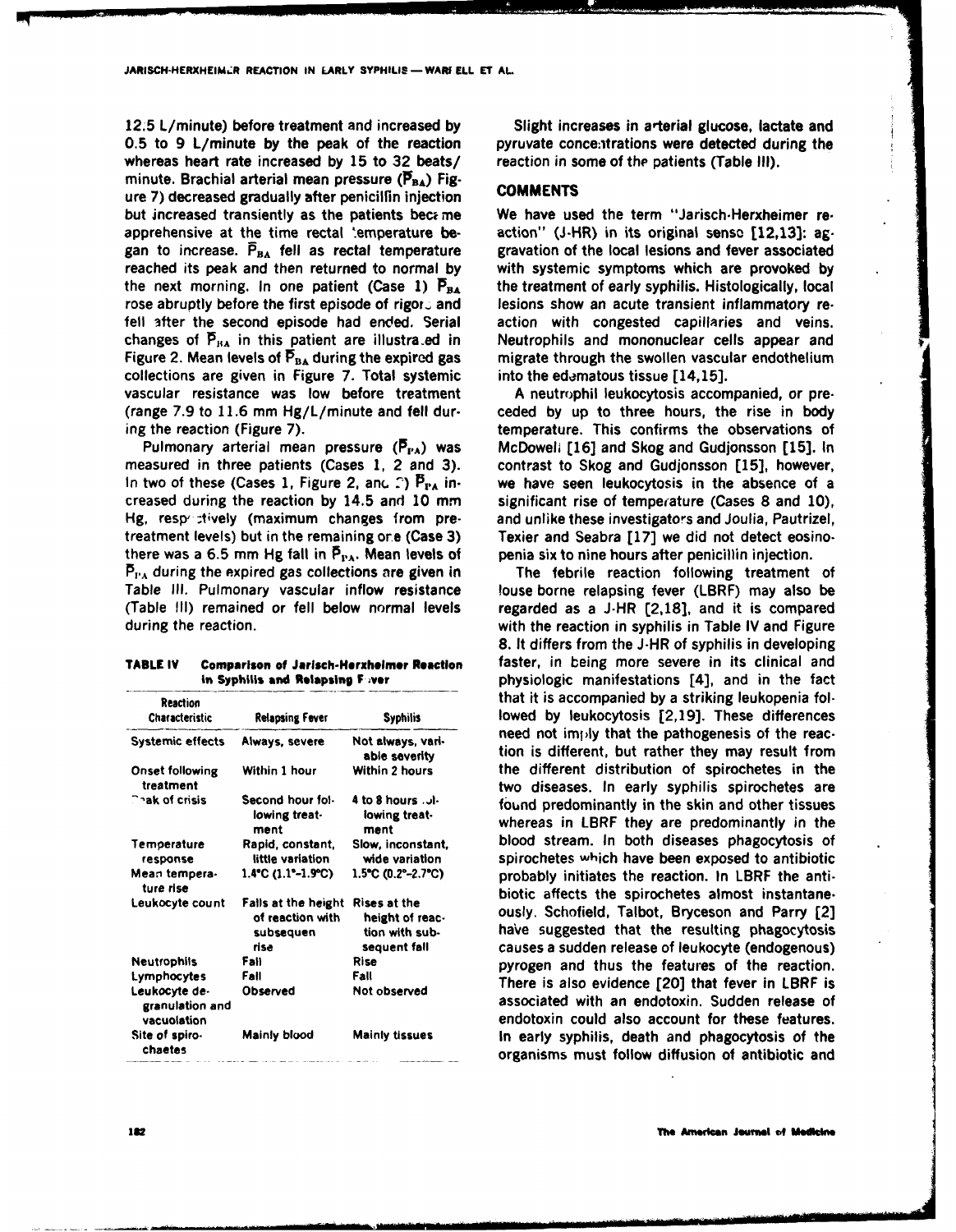result that the reaction will be slower to develop, less during the reaction in syphilis than in LBRF. The first polymorph leukocytes to enter the tissues This difference was explained by the higher body would, as a result of phagocytosis, be expected to temperatures in LBRF and the prolonged energetic release leukocyte pyrogen [21] which, by its local rigors, which were less intense or absent in inflammatory action [22], would gradually speed syphilis. Total expired-ventilation increased less in up the immigration of leukocytes and so accelerate syphilis than in LBRF (to 9 to 12.5 L/minute compyrogen production, resulting in a reaction which pared to a mean 28.9 L/minute). Alveolar yen-

3 'C during the J-HR has a milder reaction than a **Hg)** at the peak of the reaction. Unlike the patients patient with relapsing fever whose temperature with LBRF there was little fall in arterial bicarbonrises only  $1^{\circ}$ C. This suggests that the severity of ate concentration during the reaction whereas the reaction is determined by the rate of endotoxin changes in arterial lactate and pyruvate levels were release and/or pyrogen production, whereas the unimpressive except in one patient (Case 1) whose temperature rise depends on the quantity of pyro- lactate level rose to 1.73 mM/L two hours after gen released and the speed of its destruction. In the peak of the reaction. The most striking respirasyphilis the rate at which leukocyte pyrogen is tory abnormality in these patients, as in those with destroyed might balance the slower rate at which LBRF, was impaired pulmonary oxygen uptake. it is produced, whicn would account for patients  $A$ rterial  $P_{0}$ , and oxygen saturation were below the

organisms [23] or of endotoxin [24,25] results in reaction. The observation that breathing 100 per sequestration of leukocytes in the capillaries, par-<br>cent oxygen virtually eliminated venous admixture ticularly in the lungs. This is probably the cause of excludes anatomic shunting. Impaired pulmonary the transient leukopenia in the reaction in LBRF uptake might have resulted from ventilation-per-[2]. Death and phagocytosis of organisms and the fusion inequality or inadequate oxygen diffusion. release of leukocyte pyrogen [26] all stimulate leukocytosis. In syphilis, intravascular phagocytosis and sequestration will be unimportant, and the relatively slow development of events makes it likely that neutrophil leukocytosis keeps pace with or exceeds neutrophil migration into the tissues. **,'** Lymphopenia, which is a feature of the reactions in both syphilis and relapsing fever, could be ex-<br>plained either by simple passive exudation of<br>lymphocytes into the inflamed lesions without a plained either by simple passive exudation of lymphocytes into the inflamed lesions without a compensating stimulus to lymphopoiesis, or to the migration of a specifically sensitized population of lymphocytes to antigen newly released from disintegrating spirochetes [18].

The cardiorespiratory and biochemical changes  $\frac{1}{2}$ <br>ring the LHR in synbilis do not annear to have  $\frac{1}{2}$ during the J-HR in syphilis do not appear to have  $\frac{1}{2}$ <br>been studied previously in the four patients in the been studied previously. In the four patients in the present study rectal temperature was lower than in the patients with LBRF recorded by Warrell and associates [4]. Before treatment the mean rectal temperature was  $37.4^{\circ}$ C compared to  $40.3^{\circ}$ C, and  $\begin{array}{ccc} 1 & 1 & 1 \end{array}$ at the peak of fever after treatment it ranged be-<br>
Hours tween 39.0° and 39.5°C compared to 41.1° to **Hours**<br>42.6°C. The pask was not reached in patients with **Figure 8.** Comparison of changes in body temperature 42.6°C. The peak was not reached in patients with and blood leukocyte count In patients with early syphilis syphilis until between 6.5 and 7.5 hours after (o) and *louse-borne* relapsing fever *(e) during* the *Jar.* treatment compared to 90 to 195 minutes in the isch Herxheimer reaction.

migration of leukocytes into the tissues with the patients with LBRF. Metabolic rate increased much starts slowly and gathers speed. The starts slowly and gathers speed. The starts slowly and gathers speed. A patient with syphilis whose temperature rises shown by the low arterial  $P_{CO_2}$  (28 to 36.5 mm showing leukocytosis without fever. The normal range for an altitude of 7,500 feet, and Experimentally, intravascular injection of dead pulmonary venous admixture was high during the

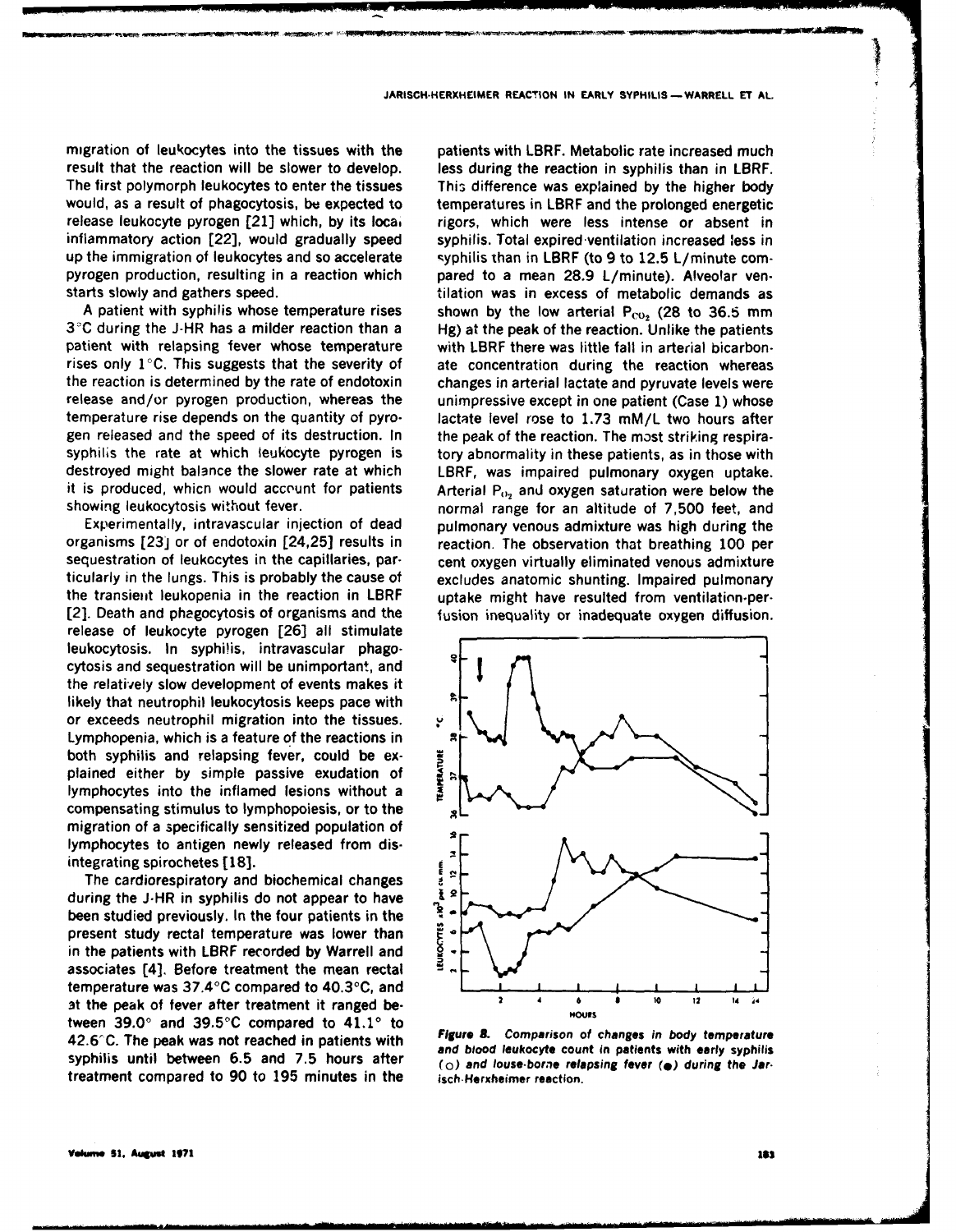**JARISCH-HERXHEIMER REACTION IN EARLY SYPHILIS -- WARRELL ET AL.** 

dead space and normal roentgenographic appear- diseases. ances. Abnormal hemoglobin was implied by the We conclude that the reactions following treatlow oxygen binding capacity per gram hemoglobin ment in syphilis and relapsing fever are essentially (Table Ill), as in the patients with LBRF. similar in their pathogenesis and physiologic ef-

than ventilatory changes in the patients with probably explain why the reaction in LBRF is more syphilis. Cardiac output and heart rate increased severe and develops more rapidly than the J-HR<br>during the reaction, and systemic arterial mean of syphilis and is accompanied by leukopenia during the reaction, and systemic arterial mean pressure had fallen at the peak of fever, implying rather than leukocytosis. Our observations indicate a decrease in total systemic vascular resistance. the degree of physiologic stress associated with Pulmonary arterial mean pressure and vascular the J-HR reaction in early syphilis. Metabolic rate resistance followed a similar pattern of change. is increased, but breathing and circulation are

qualitatively similar in the two diseases, but all dilatation leads to a fall in blood pressure despite were more marked in LBRF. Variation of responses the high cardiac output. Since the heart is not within the group of patients was greater in syphilis directly involved in early syphilis the great inthan in LBRF but, since the phases of the reaction creases in cardiac output demanded during the were less well defined in syphilis, the timing of J-HR reaction should not prove dangerous, but the

the magnitude of cardiorespiratory changes is not hours after treatment. In late syphilis, however, simply related to body temperature [4]. The physio- narrowing of the coronary ostia and the ablogic features of this reaction can be reproduced in normalities of oxygen transport already discussed an afebrile patient by reinjection of blood sampled may jeopardize cardiac output and result in cardiac during the original reaction. High levels of endo-<br>  $1$  failure and circulatory inadequacy during the reactoxin have been demonstrated in this blood [20]. tion. These observations suggest that the physiologic **ACKNOWLEDGMENT** manifestations of the febrile reaction of LBRF, 3nd by analogy those in the J-HR of syphilis, re- We wish to thank Ato Platin Egu and Ato Dibaba sult from actions of endotoxin which may be sep-<br>Serdo of the Addis Ababa Venereal Disease Treatarable from the effect on body temperature. The ment Center for referring patients to us. The "all or nothing" character of the reactions in continued support of the Wellcome Trust is gratesyphilis [27] and LBRF [20] is consistent with fully acknowledged. known properties of the endotoxin-leukocyte pyro- The opinions or assertions contained in this gen system [18,29]. Corticosteroids may modify article are the private ones of the authors and are the J-HR of syphilis [29,30], but in LBRF large not to be construed as official or as reflecting the doses given by continuous infusion failed to pre- views of the U. S. Navy Department or the Naval vent the reaction although temperature was **skip-** Service at large. pressed initially [4]. This may be explained by the This work formed part of a D.M. Thesis subdifferences in the quantity of endotoxin present mitted to the University of Oxford by D.A.W.

Against the former was the normal physiologic before and during the reactions in the two

Circulatory changes were generaly more marked fects. The differences in pathology of the diseases The respiratory and circulatory changes were stimulated beyond metabolic requirements. Vasomeasurements may have been less comparable. The tendency to hypotension makes it necessary for There is evidence that in the reaction in LBRF the patient to stay in bed for at least twenty-four

### **REFERENCES**

- 1. Parry EHO, Bryceson ADM, Leithead CS: Acute **opian louse-borne relapsing fever.** Clin Sci 39:<br>haemodynamic changes during treatment of 123, 1970. haemodynamic changes during treatment of **123, 1970.** louse-borne relapsing fever. Lancet 1: 81, 1967. **5. Berneus B, Carlsten A, Holmgren A, Seldinger S:**
- heimer" reaction of louse-borne relapsing fever.<br>Lancet 1: 58, 1968.
- **3.** Altschule MD, Freedberg **AS,** McManus **MJ:** Circula- for the determination of the concentration of fever in man. **J** Clin Invest 24: **878,** 1945. Anaesth **37: 77, 1965.**
- 

- 2. Schofield TPC, Talbot JM, Bryceson ADM, Parry **Percutaneous catheterization of peripheral arte-**<br>EHO: Leucopenia and fever in the "Jarisch-Herx- ries as a method of blood sampling. J Lab Clin ries as a method of blood sampling. **J Lab Clin**<br>Med 6: 217, 1954.
	- Lancet **1: 58, 1968. 6.** Linden RJ, Ledsome JR, Norman **J:** Simple methods carbon dioxide and oxygen in blood. Brit J<br>Anaesth 37: 77, 1965.
- 4. Warrell DA, Pope HM, Parry EHO, Perine PL, Bryce- 7. Warrell DA: Respiratory, circulatory and metabolic<br>son ADM: Cardiorespiratory disturbances associ- disturbances in relapsing fever. D.M. Thesis Uni-<br>ated with infecti versity of Oxford, Oxford, England, 1969.